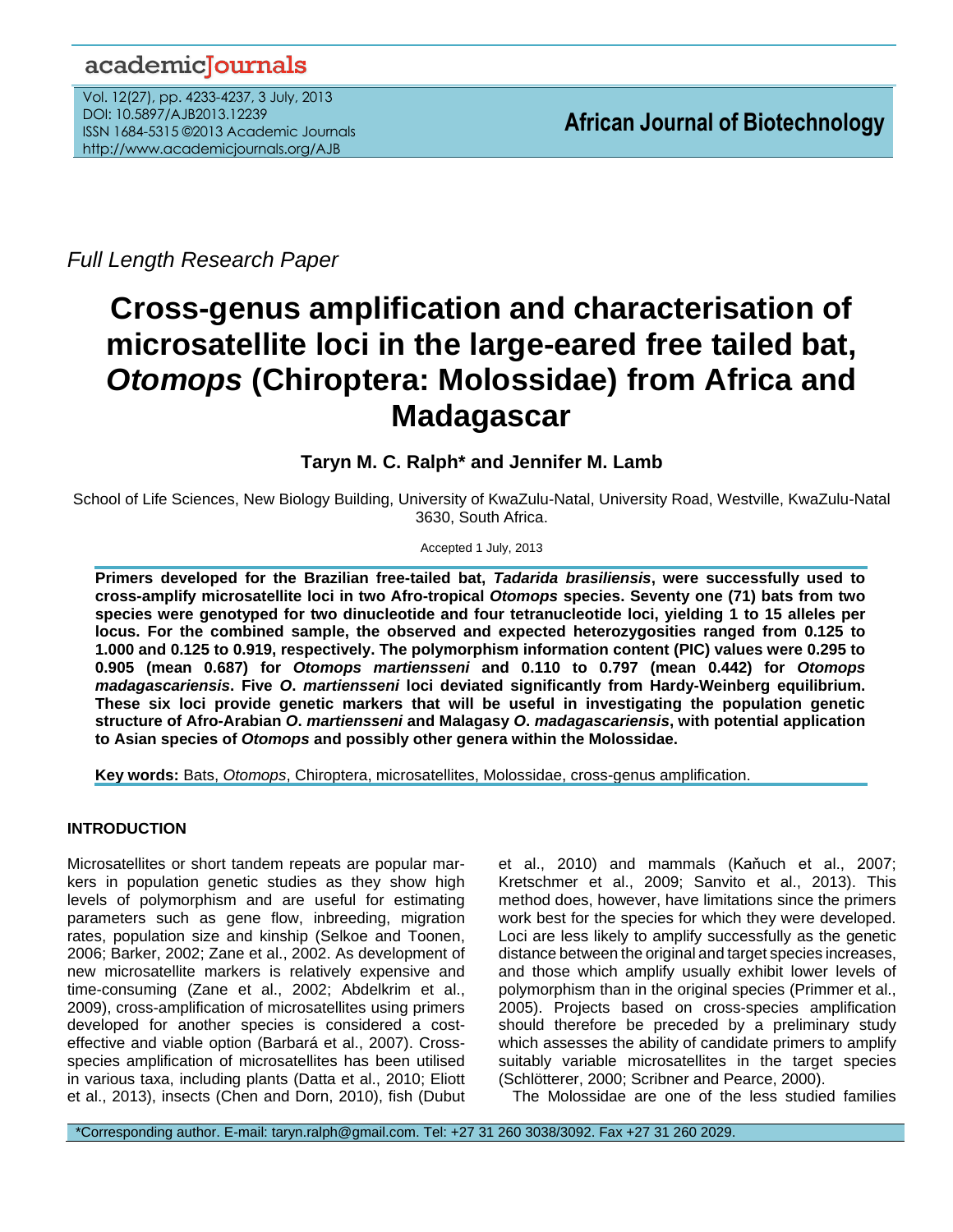**Table 1.** Primer sequences from Russell et al. (2005) used in the cross-amplification of microsatellites in *O*. *martiensseni* and *O*. *madagascariensis.*

| Locus              | Primer sequences $(5' - 3')$                     |
|--------------------|--------------------------------------------------|
| TabrA10            | F: AAG TGG TTG GGC GTT GTC                       |
|                    | R: GCG ATG CAC TGC CTT GAG A $_{\rm \varpi}$     |
| TabrA30            | F: AGT CGC GGG TTT GAT TCC AGT TA                |
|                    | R: ACC CCT TCC CTT TGT TCC TTC AG @              |
| TabrD10            | F: CCC CAC TCA TTT ATC CAT CCA CA $\overline{m}$ |
|                    | R: ATC TCG CAG CTA TTG AAG TA                    |
| TabrD15            | F: AGT CCT GGC TCC TAT TCT CAT TG                |
|                    | R: CTA TCC GTC TAC CTG TCC GTC TAT $_{\oplus}$   |
| TabrH <sub>6</sub> | F: ATC TCT CCA GTC CTT ACC A $\pi$               |
|                    | R: TTT ACC CTC CAC AGT CTC A                     |
| TabrH12            | $F: CCA TGT GAG CCA ATT CCT A \omega$            |
|                    | R: GTC AGG ACT CTC CAG AGA                       |

 $F =$  forward primer; R = reverse primer. Primer labels are indicated:  $\varpi$ 6-FAM,  $\omega$ NED.

within the Chiroptera, and phylogenetic and population genetic studies on this family have been based primarily on mitochondrial and nuclear sequence data (for example, Lamb et al., 2011; Ammerman et al., 2012). However, Russell et al. (2005) used microsatellites to study the population genetics of the American species, *Tadarida brasiliensis*, and recently Naidoo et al. (2013) reported on the utility of the primers of Russell et al. (2005) to cross-amplify polymorphic microsatellites in the molossid species, *Chaerephon pumilus* sensu lato from south eastern Africa.

Afro-tropical members of the Old World genus *Otomops*, *Otomops martiensseni* from Africa (including the Arabian Peninsula) and *Otomops madagascariensis* from Madagascar, have a wide but somewhat sparse distribution throughout the region (Peterson et al., 1995; Simmons, 2005; Lamb et al., 2008). According to the 2008 IUCN (The World Conservation Union) Red List of Threatened Species, *O*. *martiensseni* has been classified globally as having a "Near Threatened" status (Mickleburgh et al., 2008). Although species-level phylogenetic and phylogeographic investigations of *Otomops* have been undertaken (Lamb et al., 2006, 2008), fine-scale genetic investigations within the genus have been limited, leaving many unanswered questions including the number of species and taxonomic status of Afro-tropical individuals.

Our aim was to test the ability of primers developed to amplify hypervariable nuclear microsatellites in the American genus *T. brasiliensis* (Molossidae) (Russell et al., 2005) to cross-amplify and reveal polymorphism in twoAfro-Malagasy speciesofthemolossidgenus*Otomops,* namely *O. martiensseni* and *O*. *madagascariensis*. If successful, these primers may also be useful for population genetics studies on Asian species of *Otomops*, and possibly other genera within this pan-tropical bat family.

Consequent studies on gene-tic variation, gene flow and kinship in *Otomops* may prove useful in the amendment of current legislations used for the protection and conservation of this genus.

#### **MATERIALS AND METHODS**

A total of 71 individuals from two *Otomops* species, *O*. *martiensseni* (n=63) and *O*. *madagascariensis* (n=8), were tested for successful genotyping of the loci TabrA10, TabrA30, TabrD10, TabrD15, TabrE9, TabrH2, TabrH3, TabrH6 and TabrH12 (Russell et al., 2005). Genomic DNA was extracted using the DNeasy® Blood and Tissue Kit (QIAGEN Inc.). The optimised polymerase chain reaction (PCR) amplifications were performed in 25 μl reactions containing 30 to 60 ng template DNA, 0.8 μl sterile water, 2.5 μl 10 X reaction buffer (Super-Therm), 4 μl 25 mM MgCl<sub>2</sub> (Super-Therm), 0.5 μl 10 mM deoxynucleoside-triphosphate mixture (dNTPs) (Fermentas), 0.2 μl 5 U/μl *Taq* polymerase (Super-Therm) and 4 μl of 6 μM primer dilution (forward and reverse) per reaction (primer sequences in Table 1). The thermal cycling parameters used were as follows: 95°C for 1 min; followed by 39 cycles of (95°C for 30 s, primer-specific annealing temperature for 30 s and 72°C for 2 min); followed by 72°C for 10 min. Annealing temperatures for each primer pair were optimised using gradient PCR (Table 2). Genotyping was performed on an ABI 3500 Genetic Analyzer (Applied Biosystems) at the South African Sugar Research Institute, Mount Edgecombe, South Africa. Each reaction comprised 1 μl of prediluted PCR product, labelled with dyes 5' 6-FAM or 5' NED (Applied Biosystems), 0.5 μl of LIZ® 600 Size Standard (Applied Biosystems) and 8.5 μl of Hi-Di™ Formamide (Applied Biosystems).

Raw allelic data were analysed and called using STRand v.2.4.59 (Toonen and Hughes, 2001; Hughes, 2006) and 1000 randomizations were performed in Micro-Checker v. 2.2.3 (Van Oosterhout et al., 2004) to check the *O*. *martiensseni* and *O*. *madagascariensis* data separately for null alleles, stuttering and large allele dropout. Additionally, FreeNA software (Chapuis and Estoup, 2007) was used to determine whether null alleles detected in the data were introducing bias in the analyses, where pairwise  $F_{ST}$  values were calculated between *O*. *martiensseni* and *O*. *madagascariensis* with and without the excluding null alleles (ENA) method applied. The ENA method corrects for the presence of null alleles. GenAlEx 6.5b4 (Peakall and Smouse, 2006, 2012) was used to calculate the number of alleles and the observed  $(H<sub>0</sub>)$  and expected  $(H<sub>E</sub>)$  heterozygosities. Arlequin v.3.5.1.2 (Excoffier and Lischer, 2010) was used to determine deviation from Hardy-Weinberg equilibrium (HWE) and Cervus v.3.0 (Kalinowski et al., 2007) was used to calculate polymorphism information content (PIC) values.

#### **RESULTS AND DISCUSSION**

Six of nine *T. brasiliensis* primer pairs successfully crossamplified microsatellites in *O. martiensseni* and *O. madagascariensis*, namely TabrA10, TabrA30, TabrD10, TabrD15, TabrH6 and TabrH12. The remaining loci were not useable due to the presence of null alleles (TabrH3) or ambiguity in the peak data (TabrH2 and TabrE9) which rendered us unable to score these loci with confidence. Russell et al. (2005) also reported difficulty in amplifying TabrH2 across all Tadarida populations tested. Naidoo et al. (2013), who successfully cross-amplified six of the above loci in C. pumilus, were successful with TabrA10, TabrA30, TabrD10, TabrD15, TabrH6 and TabrE9. Repeat motifs of all loci were the same in Otomops and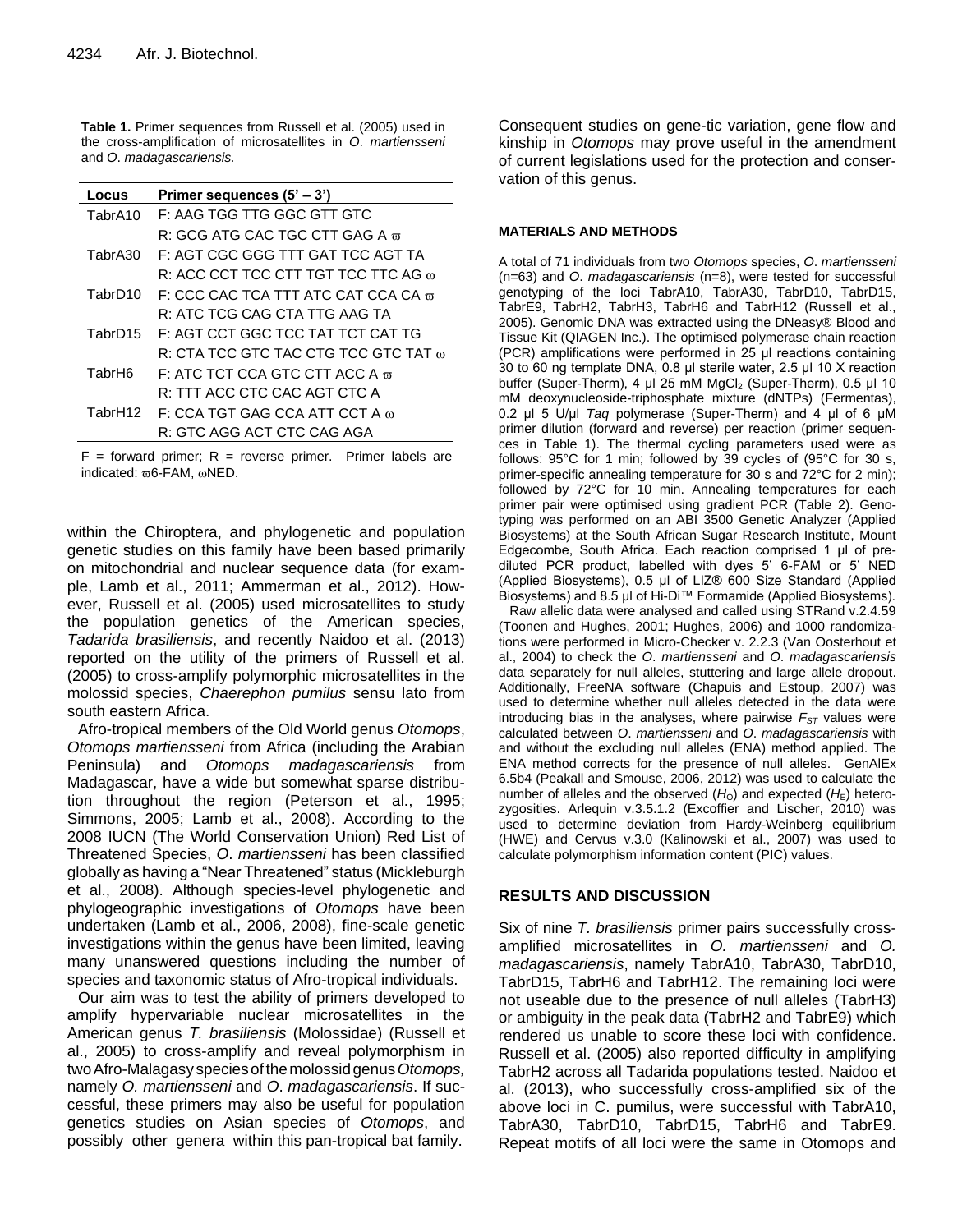| Locus   | <b>Specie</b>       | <b>Genbank accession number</b> | <b>Repeat motif</b> | $T_a$ (°C) | Allele size range | <b>Number of alleles</b> | H <sub>o</sub> | $H_{\sf E}$   | <b>PIC</b>             |
|---------|---------------------|---------------------------------|---------------------|------------|-------------------|--------------------------|----------------|---------------|------------------------|
| TabrA10 | O. martiensseni     | KC701453                        | GA                  | 65         | $230 - 290$       | 5                        | 0.286          | $0.668*$      | 0.610                  |
|         | O. madagascariensis | KF112058                        | GA                  | 65         | $270 - 280$       | $\overline{c}$           | 0.500          | 0.400         | 0.305                  |
|         | C. pumilus          | KC896691                        | <b>TAGA/TGGA</b>    | 60         | $178 - 254$       | 9                        | 0.51           | 0.69          | 0.69                   |
|         | T. brasiliensis     | AY954900                        | GA                  | 65         | $226 - 268$       | 20                       | 0.756          | $0.934*$      |                        |
|         |                     |                                 |                     |            |                   |                          |                |               |                        |
| TabrA30 | O. martiensseni     | KC701454                        | GA                  | 65         | $282 - 314$       | 9                        | 0.143          | $0.303*$      | 0.295                  |
|         | O. madagascariensis | KF112059                        | GA                  | 65         | $284 - 300$       | 3                        | 0.125          | 0.342         | 0.294                  |
|         | C. pumilus          | KC896690                        | GA                  | 65         | $240 - 296$       | 9                        | 0.78           | 0.64          | 0.61                   |
|         | T. brasiliensis     | AY954901                        | GA                  | 57         | $193 - 281$       | 27                       | 0.326          | 0.333         |                        |
|         |                     |                                 |                     |            |                   |                          |                |               |                        |
| TabrD10 | O. martiensseni     | KC701455                        | <b>GATA</b>         | 60         | $330 - 374$       | 13                       | 0.545          | $0.866*$      | 0.845                  |
|         | O. madagascariensis | KF112060                        | <b>GATA</b>         | 60         | $340 - 348$       | $\overline{2}$           | 0.125          | 0.125         | 0.110                  |
|         | C. pumilus          | KC896693                        | <b>GATA</b>         | 60         | $331 - 379$       | 13                       | 0.81           | 0.81          | 0.80                   |
|         | T. brasiliensis     | AY954902                        | <b>GATA</b>         | 50         | $308 - 376$       | 15                       | 0.773          | 0.818         |                        |
| TabrD15 | O. martiensseni     | KC701456                        | <b>GATA</b>         | 60         | $350 - 414$       | 16                       | 0.857          | 0.919         | 0.905                  |
|         |                     |                                 | <b>GATA</b>         |            |                   | $\overline{7}$           |                |               |                        |
|         | O. madagascariensis | KF112061                        | <b>GATA</b>         | 60         | $350 - 382$       |                          | 1.000<br>0.06  | 0.875<br>0.54 | 0.797                  |
|         | C. pumilus          | KC896692                        |                     | 60         | $148 - 284$       | 10                       |                |               | 0.51<br>$\overline{a}$ |
|         | T. brasiliensis     | AY954903                        | <b>GATA</b>         | 58         | $235 - 395$       | 29                       | 0.872          | $0.945*$      |                        |
|         | O. martiensseni     | KC701457                        | <b>TAGA</b>         | 60         | $210 - 258$       | 13                       | 0.683          | $0.905*$      | 0.889                  |
| TabrH6  | O. madagascariensis | KF112062                        | <b>TAGA</b>         | 60         | $256 - 284$       | 6                        | 0.750          | 0.783         | 0.702                  |
|         | C. pumilus          | KC896695                        | <b>TAGA</b>         | 60         | $139 - 318$       | 14                       | 0.46           | 0.64          | 0.61                   |
|         | T. brasiliensis     | AY954907                        | <b>TAGA</b>         | 55         | $187 - 357$       | 47                       | 0.936          | 0.952         |                        |
|         |                     |                                 |                     |            |                   |                          |                |               |                        |
| TabrH12 | O. martiensseni     | KC701458                        | <b>TAGA</b>         | 60         | $330 - 374$       | 6                        | 0.492          | $0.640*$      | 0.577                  |
|         | O. madagascariensis | KF112063                        | <b>TAGA</b>         | 60         | $260 - 260$       | 1                        |                |               |                        |
|         | T. brasiliensis     | AY954908                        | <b>TAGA</b>         | 57         | $126 - 366$       | 54                       | 0.846          | 0.959         |                        |
|         | C. pumilus          | KC896694                        | GA                  | 60         | $329 - 365$       | 15                       | 0.84           | 0.80          | 0.79                   |
| TabrE9  | T. brasiliensis     | AY954904                        | GA                  | 52         | $349 - 461$       | 52                       | 0.814          | $0.952*$      | $\blacksquare$         |

Table 2. Characteristics of six microsatellite loci cross-amplified in Otomops martiensseni, O. madagascariensis and Chaerephon pumilus sensu lato using primers developed for Tadarida *brasiliensis* (Russell et al., 2005).

*T*a, Optimised annealing temperature; *H*O, observed heterozygosity; *H*E, expected heterozygosity; PIC, polymorphism information content. Significant deviations from Hardy-Weinberg equilibrium for each locus are indicated (\*, *P* < 0.05 after sequential Bonferroni correction). Data for *Chaerephon pumilus* sensu lato (Naidoo et al., 2013) and the Argentinean population of *Tadarida brasiliensis* (Russell et al., 2005) are included for comparative purposes.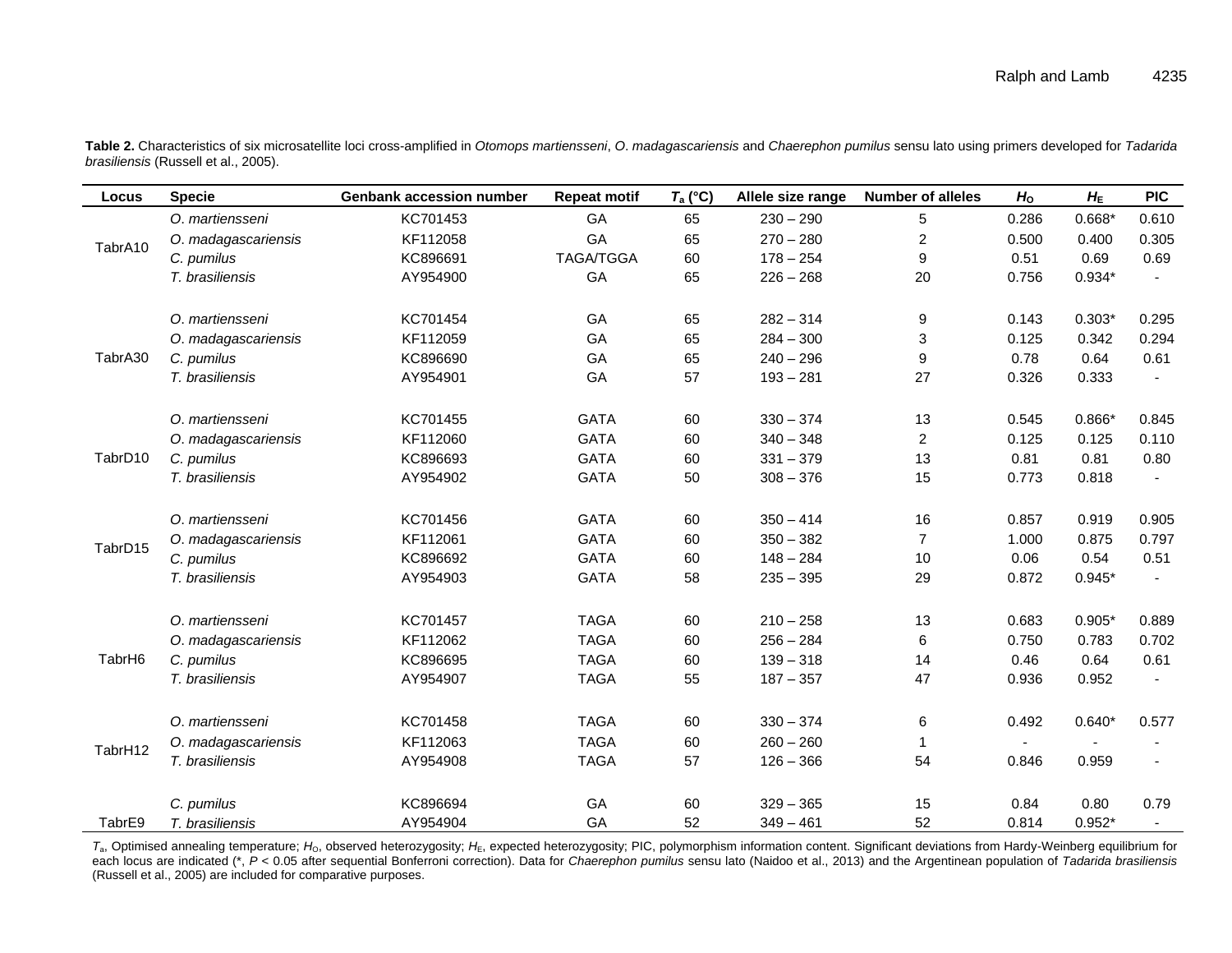*T. brasiliensis* (Russell et al., 2005), whereas *C. pumilus* showed a different repeat motif for marker TabrA10 (Naidoo et al., 2013) (Table 2). Analysis of *O. martiensseni* data in micro-checker detected possible scoring error due to stuttering in 2 loci (TabrA10 and TabrH12) and the presence null alleles in 5 of the 6 loci tested (TabrA10, TabrA30, TabrD10, TabrH6 and TabrH12). *O. madagascariensis* data showed no null alleles or scoring error due to stuttering. None of the loci from either species showed any large allele dropout. To determine whether any substantial bias was introduced through the presence of the null alleles, pairwise  $F_{\text{ST}}$ values were calculated between *O*. *martiensseni* and *O*. *madagascariensis* with (0.248) and without (0.249) the ENA algorithm. As the difference between the corrected and uncorrected estimates of genetic differentiation was not substantial, we report analyses performed on uncorrected data only. Null alleles, stuttering and large allele dropout were not reported for microsatellites crossamplified in *C. pumilus* (Naidoo et al., 2013).

All of the *O. martiensseni* loci were polymorphic, with 5 to 16 (mean 10.33) alleles per locus. *O. madagascariensis*, however, showed lower levels of polymorphism; five of six loci were polymorphic, with polymorphism levels ranging from 1 to 7 (mean 3.5) alleles per locus. The lower level of polymorphism in *O. madagascariensis* is likely a reflection of the smaller sample size used for this species. Polymorphism levels in cross-amplified *C. pumilus* sensu lato microsatellites [9 to 15 (mean 11.7) alleles per locus] (Naidoo et al., 2013) were slightly higher than, but comparable to those of *O. martiensseni*. This is somewhat unexpected, as the higher divergence (RAG2 genetic distance) between *T. brasiliensis* and *C. pumilus* s.l. (4.6%) than between *T. brasiliensis* and *O. martiensseni* (3.2%) (Lamb et al., 2011) leads to an expectation of lower polymorphism in *C. pumilus* s.l. (Primmer et al., 2005).

Polymorphism levels in all cross-amplified microsatellites were considerably lower than those in *T*. *brasiliensis*, the species for which the primers were developed [15 to 54 (mean 36.67) alleles per locus]. This is to be expected as number of amplified loci and the level of polymorphism tends to decrease with increasing genetic distance between the original and cross-amplified taxa (Primmer et al., 2005), and we are dealing here with cross-genus rather than cross-species amplification. The lower levels of polymorphism in *Otomops* and *Chaerephon* species are likely to reflect divergence which has occurred since *Tadarida* and *Otomops* (24.7 MYA) and *Tadarida* and *Chaerephon* (26.1 MYA) last shared common ancestors (Ammerman et al., 2012).

There was considerable variability in observed  $(H<sub>0</sub>)$ and expected  $(H<sub>E</sub>)$  heterozygosities across Otomops samples (Table 2). Consistent with expectation, the expected fractions of polymorphic offspring, as indicted by PIC values, are a little lower than the expected heterozygosities. The PIC of the *O. martiensseni* microsatellites ranged from 0.295 to 0.905 (mean 0.687), comparable to that of the similarly-sized sample of cross-amplified *C. pumilus* s.l. microsatellites, 0.51 to 0.80 (mean 0.67) (Naidoo et al., 2013). The PIC of the *O. madagascariensis* samples was generally lower (0.110 to 0.797 (mean 0.442), possibly due to the smaller sample size. PIC values showed some markers to be more informative than others, for example, TabrD15 was the most informative, with values of 0.905 and 0.797 in *O*. *martiensseni* and *O*. *madagascariensis*, respectively.

Markers with PIC values > 0.4 are considered moderately informative and those with values > 0.7 are considered highly informative (Hildebrand et al., 1992; Xu, 2010). Thus most of the loci tested in *O*. *martiensseni* can be deemed informative for linkage analysis, as three markers had PIC values >0.7 and two had PIC values >0.4 (Table 2). Only two markers in *O*. *madagascariensis* can be considered highly informative, that is, TabrD15 and TabrH6, but this may be due to the low sample number used. By comparison, all markers tested in *C*. *pumilus* appear to be informative, with TabrD10 having the highest PIC value (0.80) (Naidoo et al., 2013).

Analyses revealed the existence of significant linkage disequilibrium among 7 pairs of loci in *O*. *martiensseni* (TabrA10 and TabrA30, TabrD10 TabrD15 and TabrH6; TabrD10 and TabrA30 and TabrH12; and TabrD15 and TabrH12) and 1 pair in *O*. *madagascariensis* (TabrA30 and TabrD15) after standard Bonferroni correction (*P* < 0.001). All *O*. *martiensseni* loci except TabrD15 showed a significant deviation from HWE; the possible presence of population stratification, migration, mutation, natural selection or assortative mating within this species (Wigginton et al., 2005) needs further investigation. Three *T*. *brasiliensis* loci (TabrA10, TabrD15 and TabrH12) exhibited deviation from HWE (Table 2); in contrast, no *O*. *madagascariensis* loci and one *C*. *pumilus* locus (Naidoo et al., 2013) deviated significantly from HWE.

In summary, six of nine microsatellite markers reported for *T*. *brasiliensis* (Russell et al., 2005) have been successfully cross-amplified in two species of the molossid genus *Otomops*. These nuclear markers do not have as high a level of polymorphism as in the originally-studied species, *T*. *brasiliensis*, but PIC values indicate that they are sufficiently polymorphic for use in population-, colonyand individual-level genetic studies. This will allow for future work on intra- and inter-colony relationships in *Otomops*. Additionally, these markers may also be useful in population genetic studies on the other *Otomops* species, such as *O*. *wroughtonii* from southern India and *O*. *formosus* from Java. Comparison of marker statistics in cross-amplified *Otomops* and *Chaerephon* microsatellites (Naidoo et al., 2013) revealed some similarities, for example, relatively lower allele numbers and PIC values, which may be attributed to mutations which have occurred in these lineages in the 24.7 to 26.1 million years since they last shared a common ancestor with *T. brasiliensis.* The markers developed by Russell et al. (2005) have been successfully cross-amplified in two other molossid genera, *Otomops* and *Chaerephon*, and may therefore have the